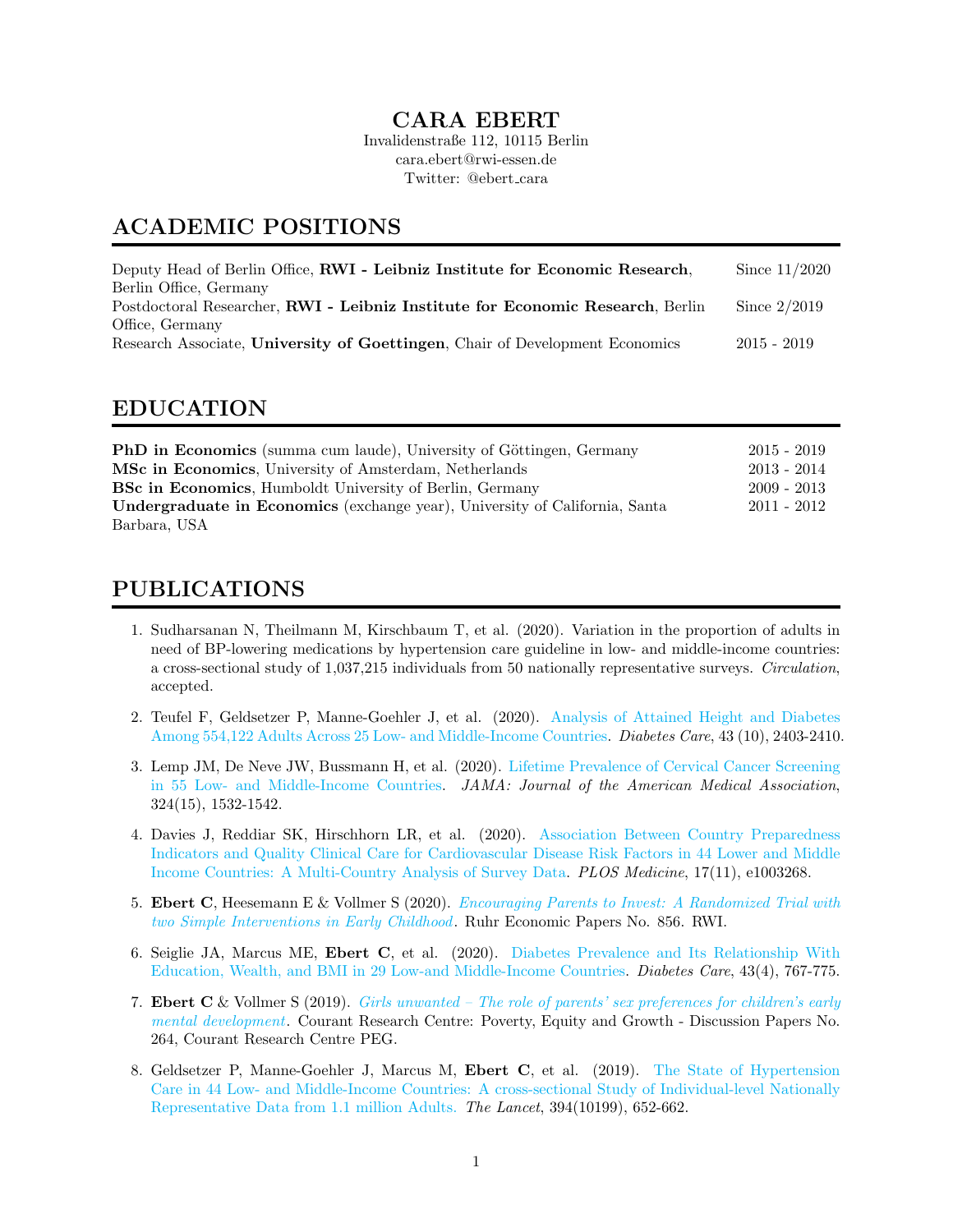- 9. Manne-Goehler J, Geldsetzer P, Agoudavi K, et al. (2019). [Health System Performance for People with](https://journals.plos.org/plosmedicine/article?id=10.1371/journal.pmed.1002751) [Diabetes in 28 Low- and Middle-income Countries: A Cross-sectional Study of Nationally Representative](https://journals.plos.org/plosmedicine/article?id=10.1371/journal.pmed.1002751) [Surveys.](https://journals.plos.org/plosmedicine/article?id=10.1371/journal.pmed.1002751) PLOS Medicine, 16(3): e1002751.
- 10. Baernighausen T, Oldenburg C, Tugwell P, et al. (2017). [Quasi-experimental Study Designs Series:](https://www.jclinepi.com/article/S0895-4356(17)30298-6/fulltext) [Assessing the Assumptions.](https://www.jclinepi.com/article/S0895-4356(17)30298-6/fulltext) Journal of Clinical Epidemiology, 89, 53-66.
- 11. Subramanyam M, Ebert C, Bommer C, et al. (2017). [Impact of the Gram Varta programme on health,](https://www.3ieimpact.org/sites/default/files/2018-08/Grantee%20Final%20Report%20CPW.01.pdf) [nutrition and women's empowerment in India 3ie Grantee Final Report.](https://www.3ieimpact.org/sites/default/files/2018-08/Grantee%20Final%20Report%20CPW.01.pdf) New Delhi: International Initiative for Impact Evaluation (3ie).
- 12. FAO (2016). [Sex-Disaggregated Data and Gender Indicators in Agriculture: A Review of Data Gaps](http://gsars.org/wp-content/uploads/2016/05/TR_Sex-Disaggregated-Data-and-Gender-Indicators-in-Agriculture_120516.pdf) [and Good Practices.](http://gsars.org/wp-content/uploads/2016/05/TR_Sex-Disaggregated-Data-and-Gender-Indicators-in-Agriculture_120516.pdf) Technical Report Series GO-12-2016. Rome.

### WORK IN PROGRESS

- 1. Industrial revolution and wealth inequality in England: 1660 until today (with Leander Heldring, James A. Robinson and Sebastian Vollmer)
- 2. The Impact of COVID-19 on Violence Against Women in Germany (with Sayli Javadekar and Janina Steinert)
- 3. A Flow Measure of Missing Women by Age and Disease (with Stephan Klasen and Sebastian Vollmer)
- 4. Does labor market attachment work? The impact of a youth training and internship placement program in East Africa (with Jochen Kluve and Daniela Flörchinger)

# GRANTS, SCHOLARSHIPS, AWARDS

- Joachim Herz Add-On Fellowship for Interdisciplinary Economics, 2020, 12.500 EUR
- 3rd prize Young Researcher Award 2020 of the German Economic Association's Research Group on Development Economics and the KfW Development Bank
- Google Cloud COVID-19 Research Grant, "The Impact of COVID-19 on Violence Against Women in Germany", 7700 USD in Google Cloud credits
- Dr. Hans Riegel Foundation (research grant), "The Implications of the COVID-19 Pandemic for Economic Productivity and Family Wellbeing" (with Janina Steinert), 7,700 EUR
- Fiat Panis Foundation (research grant), "Fostering Early Childhood Development A Randomized Controlled Trial in rural Bihar, India" (with Esther Heesemann and Sebastian Vollmer), 10,000 EUR
- Go International Plus by Erasmus+ Programme of the European Union, 3,060 EUR
- H.K. Nieuwenhuis Thesis Award for best Master's thesis at the the Amsterdam School of Economics and Amsterdam Business School, 2014
- Scholarship for MSc in Economics at the Vrije Universiteit Amsterdam (rejected)